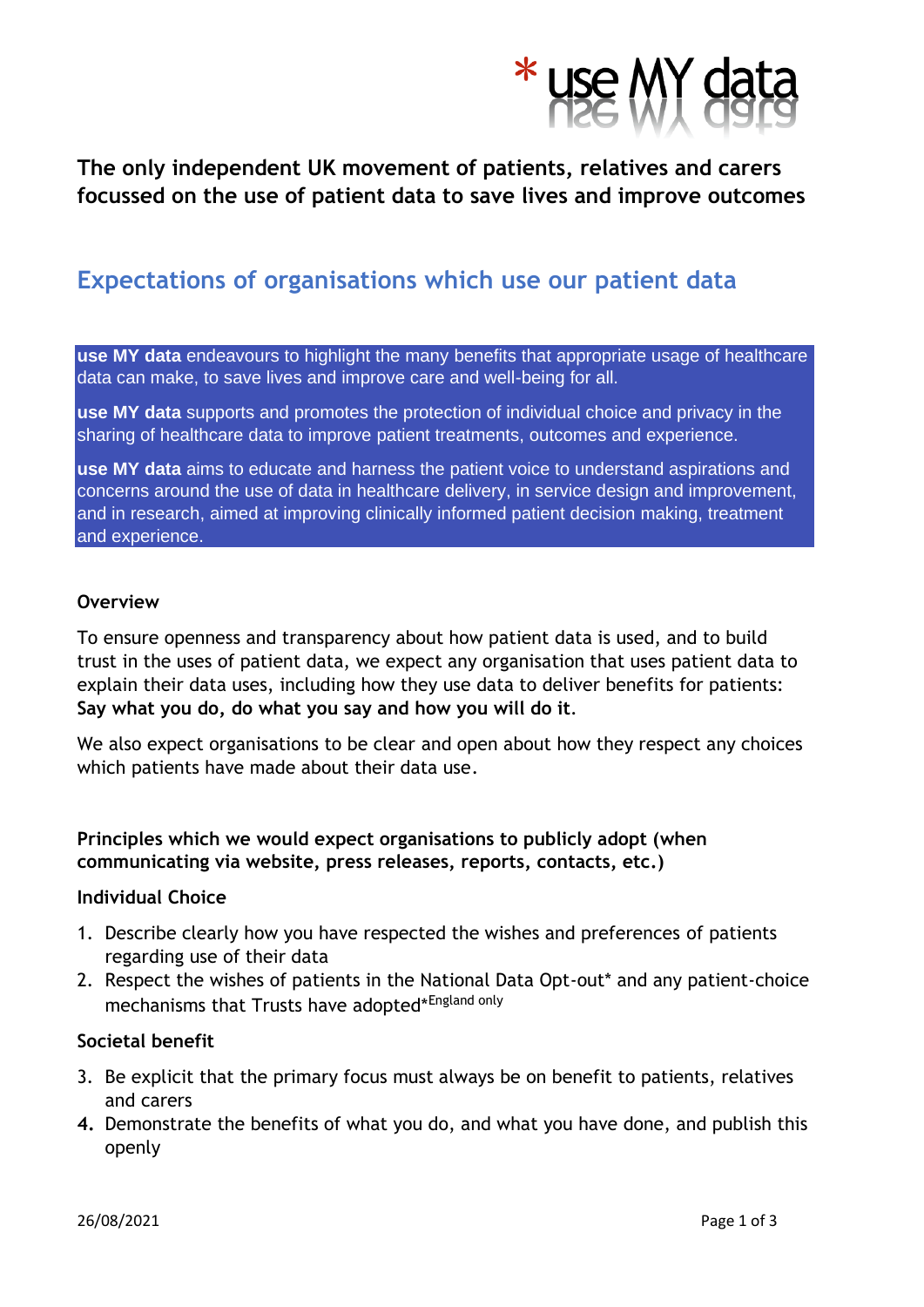### **Patient Voice**

- 5. Embed patient voices in all parts of the organisation and be responsive and accountable to them
- 6. Recognise the use of patent data by adopting the Patient Data Citation<sup>1</sup>
- 7. Be open to questions, and answer these questions openly, clearly and fully

### **Transparency**

- 8. Be clear how you are delivering fair value to the NHS in what you do with patient data, and how you do it, and publish your assessment of fair value
- 9. Be proactive say what you do, how you do it, and publish this for transparency in plain language suitable for its intended audience

### **Security**

10. Ensure the security of patient data held in digital and other formats

### **How our Members should adopt and use these principles**

- For any organisation that you are working with, make sure they are aware of these principles
- Find out whether the organisation is working in this way, and if not, highlight the areas which they might want to look at
- Let the Secretariat know about any concerns that the organisation may have, or that you have
- If you need advice on taking this forward, contact the Secretariat and we will either help you directly, or put you in touch with another Member who can help

<sup>1</sup> Patient Data Citation: http://www.usemydata.org/ projects.php?project=3